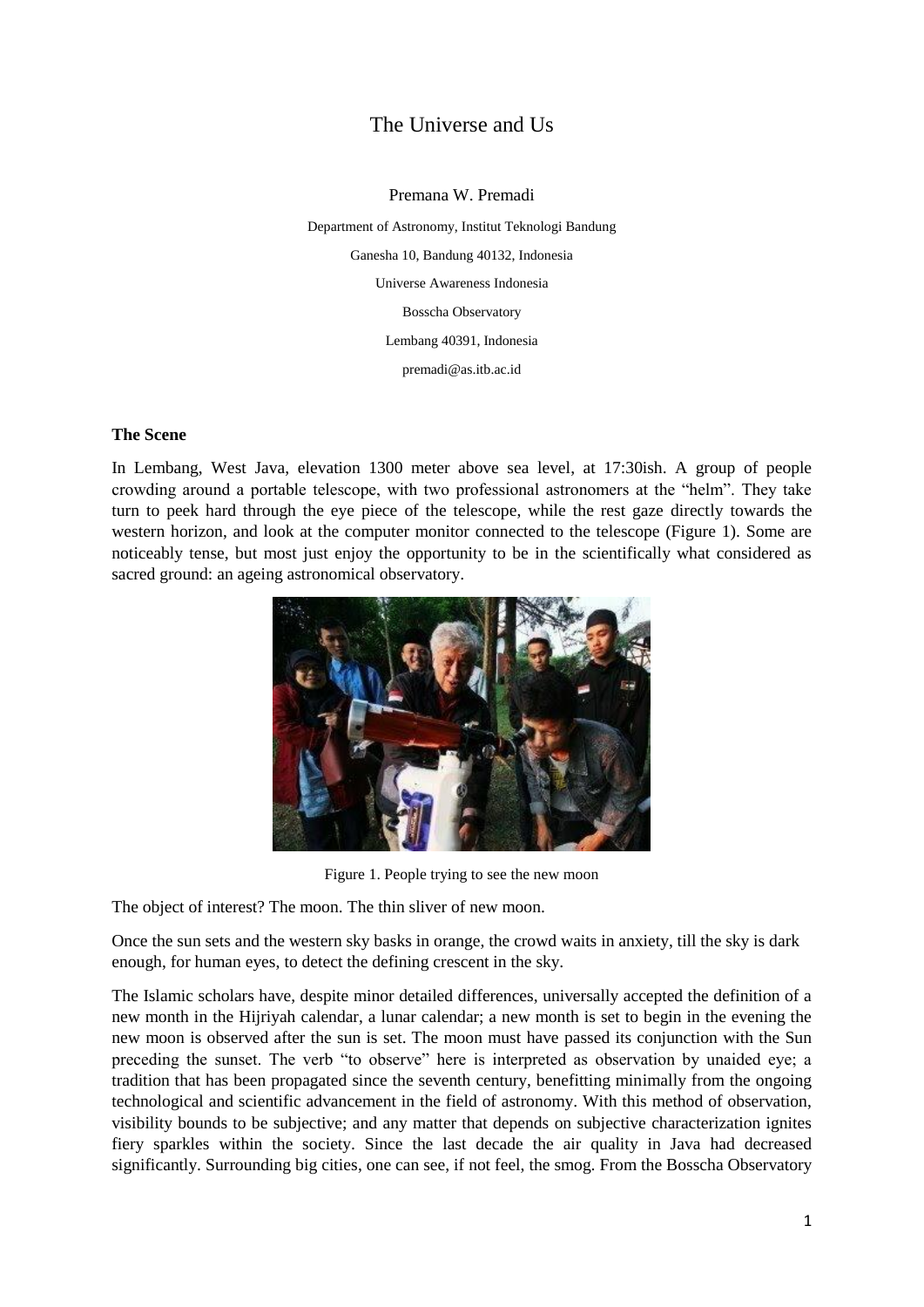we can see layers of air quality and visibility which decrease with decreasing altitude. Consequently, observing the new moon has become significantly more challenging as the air immediately above the horizon is rarely clear. Figure 2 illustrates the difficulty in seeing the new moon on the western horizon after sunset. In the case shown in the figure the moon was seen for a few tens of seconds using a small telescope. Most of the time it was hidden behind clouds or haze. If the current pace of urban development is unabated, it is not impossible that one day quite soon we will not be able to observe the new moon at dusk, unless perhaps resorting to technology. Yet thus far it is not acceptable.



Figure 2. The new moon (bracketed by red arrows) observed on June 14, 2018

Archaic dependence on the Sky.

## **Orientation and Timekeeping**

In the Nusa Tenggara archipelago in the central-east region of Indonesia, each island has a star associated with it. Traditionally, a mariner uses the star to guide him through the open sea to sail to the island. Understandably sea travel is too challenging when the sky is heavily overcast.

Everywhere in Indonesia, traditional farmers depend on the visibility of certain stellar constellations to guide them through the season. The time to sow needs to be at the beginning of the rainy season, which is concurrent with the time Orion is at a certain height on the night sky. In fact, the Orion is called the Plough in Javanese. The reducing sky visibility and the global climate change have in the last decade confused the farmers. The season seems to shift erratically; the amount of water comes down from the sky at a wrong time, and the dry season lingers longer than it should.

Because the stars are so far, their annual relative motion is miniscule, and therefore their regular appearance on the sky has become reliable reference in time keeping. The Moon, being closer, offers its periodically changing phase as a timekeeper for a shorter time scale: the month. Not all planets in our Solar System has moon for their inhabitants to define their month. Physicists realize that there is no absolute reference for space and time. We borrow something that seems constant to us to keep track of our motion in space and time. That something is usually very far from us, or too small, to be involved in our dynamics. We now periodically correct our timekeeping for the various tiny effects which accumulate to relatively large amount for certain purpose in our high-tech life.

The loss of connection to the sky due to light pollution and atmospheric pollution might, to a small extent, be compensated by technological advancement, e.g. in GPS, subatomic clock. In fact. these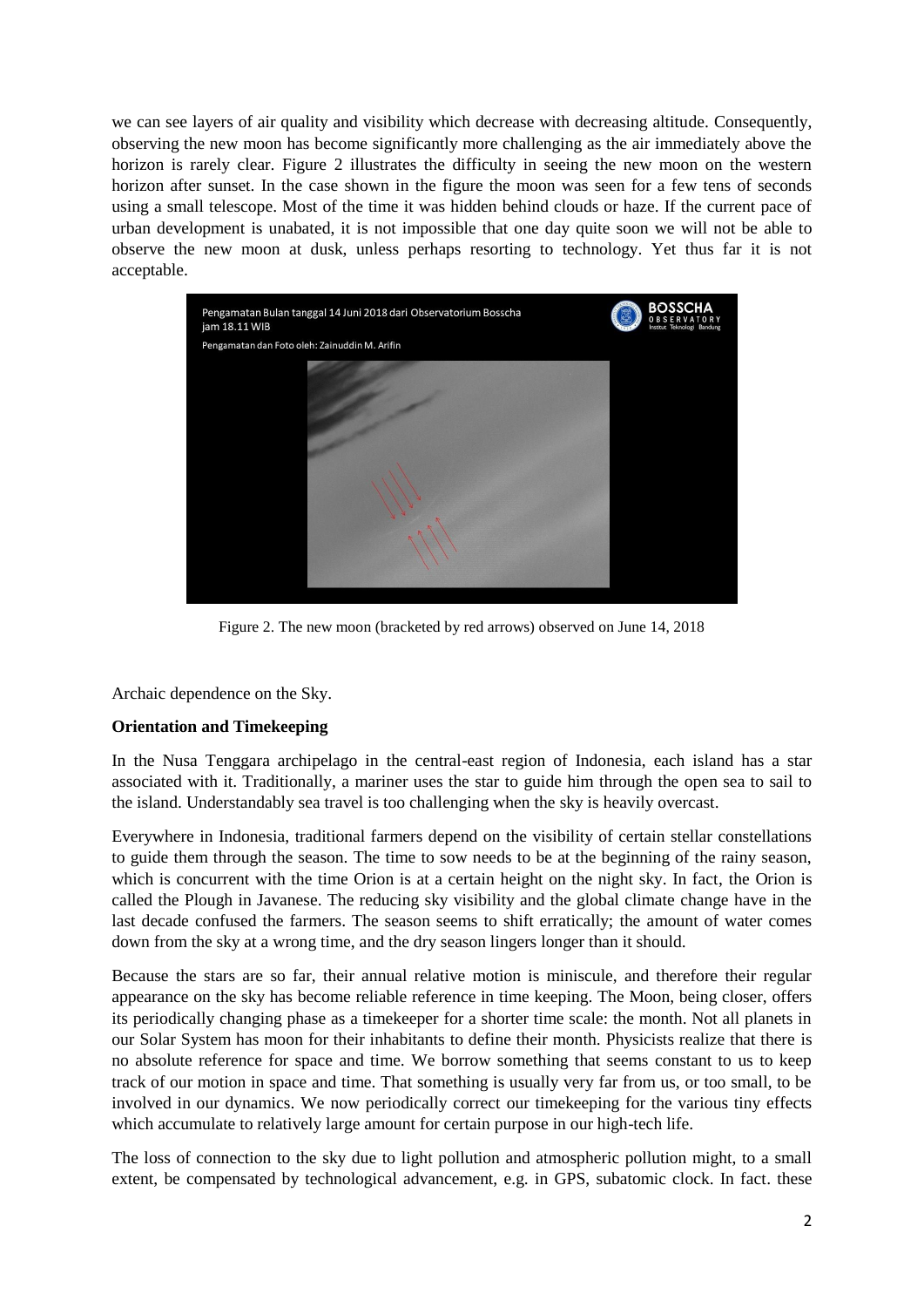days massive urban development has made people depend less on the sky for their practical needs. Most people depend on technology that they do not understand the inner working of. However, humans do not connect to the sky only for practical purpose such as timekeeping and orientation. What humans aspire in relation to the sky is something deeper in their psyche than merely mundane references. As such the Anthropocene is as much terrestrial as it is social. Global warming and climate change have become two-word terms mentioned in colloquial conversations all the way to high level dialogues, with a wide spectrum of understanding of the real issue at hand. It is precisely this wide spectrum of understanding, framed by the context within which each person can relate, that creates chasms within society, for the non-aligned contexts results in the consideration people put in listing the order of priorities.

When the Hubble Space Telescope (HST) first released its amazing colourful photos of nebulae, stellar clusters, galaxies, even Earth sibling planets, it created a great delight. It was the first time amazing astronomical pictures entered homes through magazines and television and became the consumption of everyone, not only scientists. There was a huge response from the public at large, although only a few understood the new science the photos brought forth. It showed, among others, the glorious ring of Saturn. That we can, on clear nights, see Saturn with our naked eyes, makes the HST photo much more meaningful, because the direct vision of the beautiful planet has for millennia created an almost personal relationship. Thereby exist the ancient lore, known in almost all human civilizations. This are the few brief moments in our modern time, when science and technology take the back seat to let human archaic psyche direct our imagination and rekindles the triangle humanheaven-human relationship. It has been through this boundless imagination, structured with rigorous and patient observation of the celestial bodies over thousands of years, that humans constructed the study of astronomy. We then knew a few of the observed objects are close by, wandering across the night sky through the year, and we call them planets. The rest, the majority of things in the sky, are points of lights, dim and bright, the stars. Many of them appear and reappear faithfully, seemingly following the earthly season, generations after generations, in patterns that we identify as terrestrial beings that we know exist, or we dream exist: the great bear, the boat, the centaur, the dragon, … They are not just decoration on the sky, they live and affect our livelihood, ruled by the gods the planets represent. The Universe and us were no stranger to each other. Science has of course reduced a great deal of the romantic part of this relationship, and replaced it with a narrative wherein causal relation based on physical sciences is the backbone.

The understanding of the causal relation and the regularity of the season has enable humans to predict. This ability is the key to the successful advancement in human civilization.

Ironically, while this causal relation is being continuously discovered, we see less and less of the sky. Either we are too busy looking, or the sky has become so light polluted, the air so polluted, that it is difficult now to see the stars. With their glowing orange night sky big metropolitans are lucky if they can spot Jupiter, Mars, and Venus. We seemed to know more of the Universe while seeing less of it. With the advancement of space technology. we might continue to know more of the Universe by installing observatories of various kinds in space. But we desire to know because we are in awe of the Universe because we can sense it, particularly because we see it. For us to remain in awe, we need to make sure we see the Universe as long as humankind exist.

Humans are not alone in relying on the Sun, the Moon and the stars. Animals, plants, and all those creatures too simple to be categorized as either, rely on the regularity of those celestial bodies and seasonal changes for their biological rhythm and communal dynamics. In fact, compared to us humans, they are far more sensitive to light, temperature, water and air quality, such that their wellbeing has been hugely compromised. In turn this results in natural imbalances of the world ecosystem.